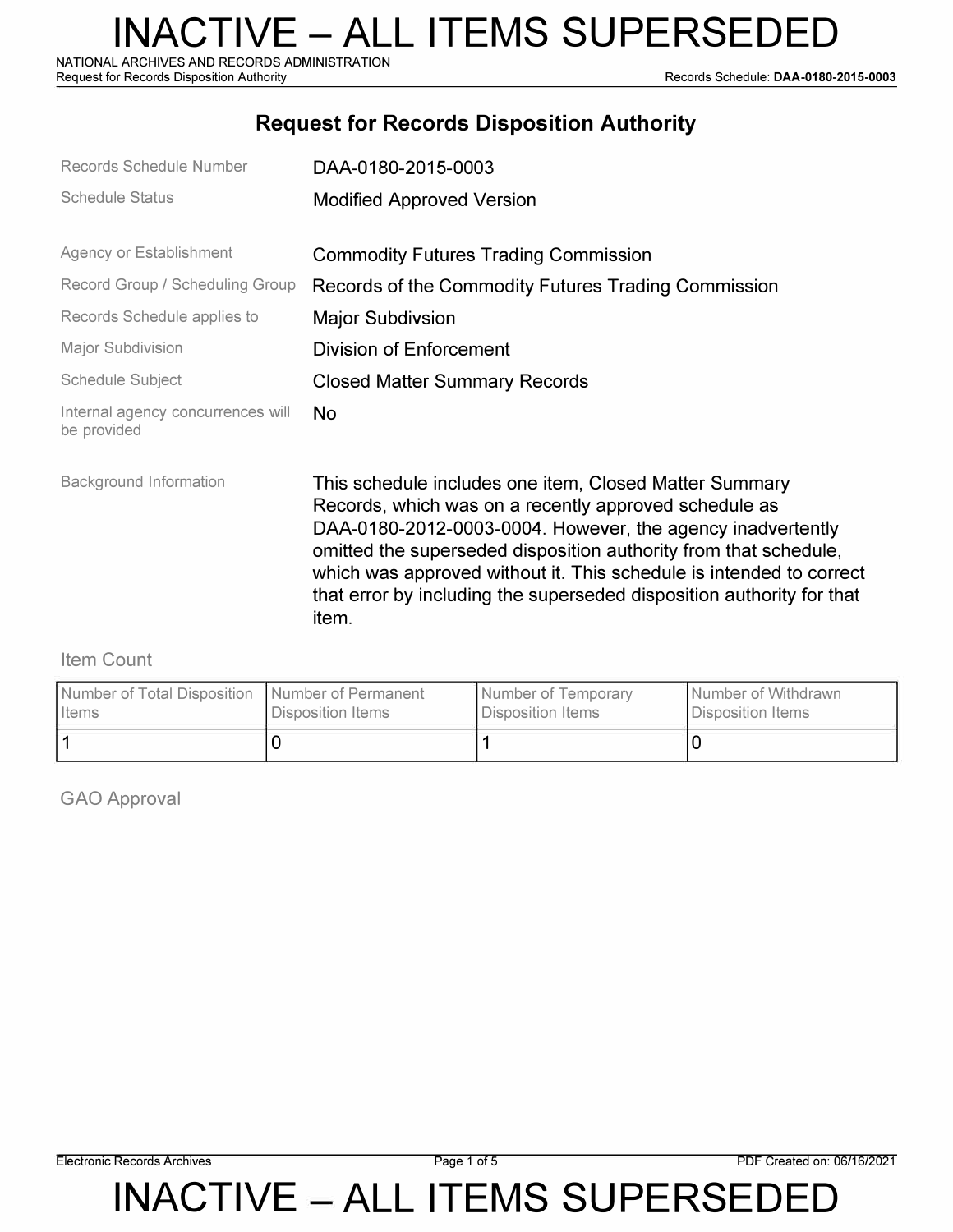# **INACTIVE - ALL ITEMS SUPERSEDED**

**NATIONAL ARCHIVES AND RECORDS ADMINISTRATION** 

**Request for Records Disposition Authority Records Schedule: DAA-0180-2015-0003** 

## **Outline of Records Schedule Items for DAA-0180-2015-0003**

Sequence Number

1

Closed Matter Summary Records Disposition Authority Number: DAA-0180-2015-0003-0001

**Electronic Records Archives Page 2 of 5 PDF Created on: 06/16/2021** 

**INACTIVE - ALL ITEMS SUPERSEDED**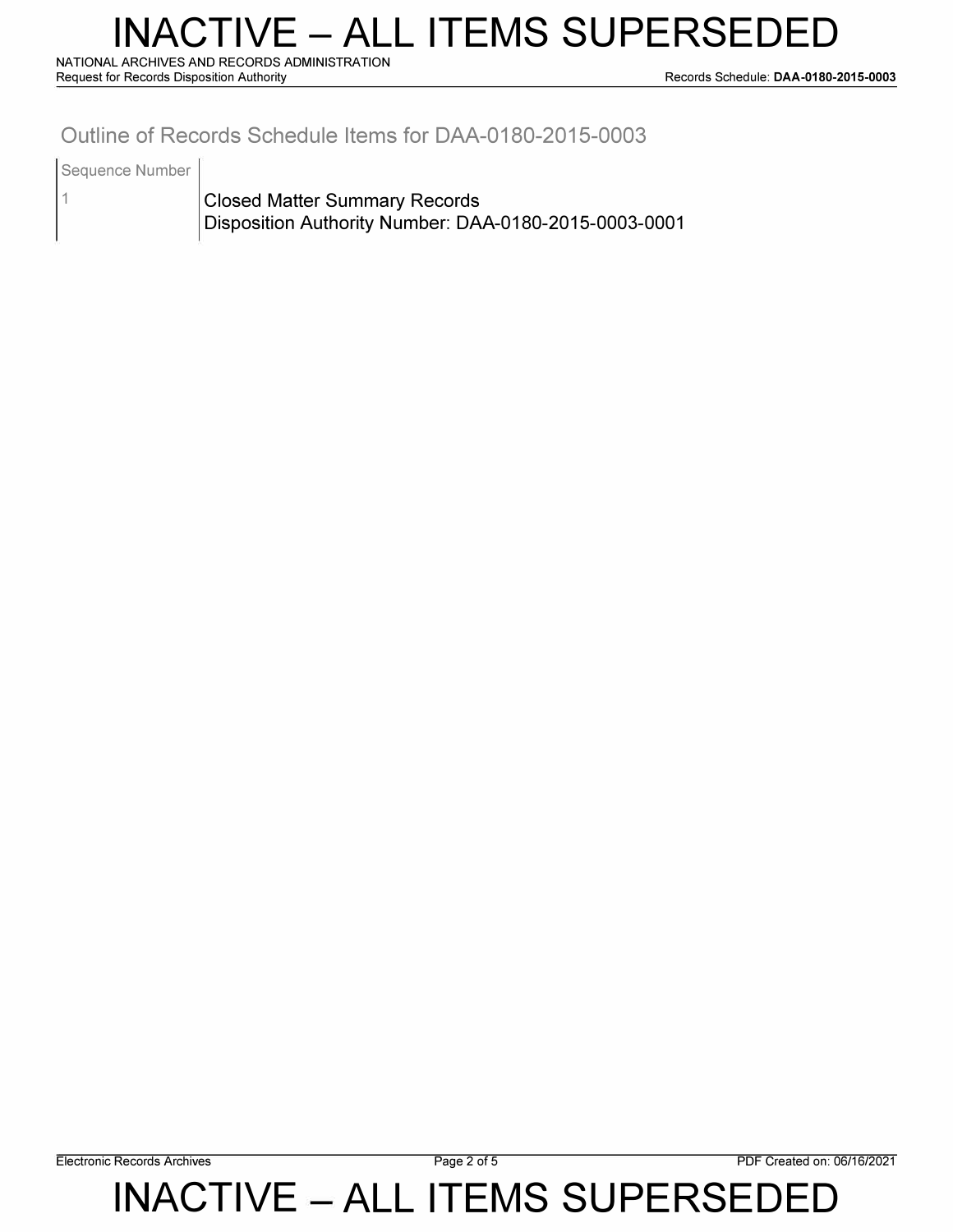**NATIONAL ARCHIVES AND RECORDS ADMINISTRATION** 

**Request for Records Disposition Authority Records Schedule: DAA-0180-2015-0003** 

#### **Records Schedule Items**

| Sequence Number |                                                                                                                                                                                                                                                                                                                                                                                                                                                                                                                                                                                                            |                                                                                                                                  |  |  |  |
|-----------------|------------------------------------------------------------------------------------------------------------------------------------------------------------------------------------------------------------------------------------------------------------------------------------------------------------------------------------------------------------------------------------------------------------------------------------------------------------------------------------------------------------------------------------------------------------------------------------------------------------|----------------------------------------------------------------------------------------------------------------------------------|--|--|--|
| 1               | <b>Closed Matter Summary Records</b>                                                                                                                                                                                                                                                                                                                                                                                                                                                                                                                                                                       |                                                                                                                                  |  |  |  |
|                 | <b>Disposition Authority Number</b>                                                                                                                                                                                                                                                                                                                                                                                                                                                                                                                                                                        | DAA-0180-2015-0003-0001                                                                                                          |  |  |  |
|                 | Records in this series document the existence of matters (preliminary inquiries,<br>investigations, and litigated cases) that have been closed and provide high-level<br>and summary information on the outcomes and reasons for closure. Information<br>for each matter may include but is not limited to matter closing reports and matter<br>profile information contained in electronic case management tools. Matter profile<br>information may include the party (ies) involved, the date the matter was opened<br>and closed, a short description of the activity investigated, and assigned staff. |                                                                                                                                  |  |  |  |
|                 | <b>Final Disposition</b>                                                                                                                                                                                                                                                                                                                                                                                                                                                                                                                                                                                   | Temporary                                                                                                                        |  |  |  |
|                 | Item Status                                                                                                                                                                                                                                                                                                                                                                                                                                                                                                                                                                                                | Inactive                                                                                                                         |  |  |  |
|                 | Is this item media neutral?                                                                                                                                                                                                                                                                                                                                                                                                                                                                                                                                                                                | Yes                                                                                                                              |  |  |  |
|                 | Do any of the records covered<br>by this item currently exist in<br>electronic format(s) other than e-<br>mail and word processing?                                                                                                                                                                                                                                                                                                                                                                                                                                                                        | Yes                                                                                                                              |  |  |  |
|                 | Do any of the records covered<br>by this item exist as structured<br>electronic data?                                                                                                                                                                                                                                                                                                                                                                                                                                                                                                                      | <b>No</b>                                                                                                                        |  |  |  |
|                 | <b>GRS or Superseded Authority</b><br>Citation                                                                                                                                                                                                                                                                                                                                                                                                                                                                                                                                                             | N1-180-00-01 Item 407<br>DAA-0180-2012-0003-0004                                                                                 |  |  |  |
|                 | <b>Inactive Status Explanation</b>                                                                                                                                                                                                                                                                                                                                                                                                                                                                                                                                                                         | This item is inactive because it was superseded by<br><b>New Disposition Authority Number:</b><br>DAA-0180-2021-0002-0001        |  |  |  |
|                 | Disposition Instruction                                                                                                                                                                                                                                                                                                                                                                                                                                                                                                                                                                                    |                                                                                                                                  |  |  |  |
|                 | <b>Cutoff Instruction</b>                                                                                                                                                                                                                                                                                                                                                                                                                                                                                                                                                                                  | Close files after last action, as described in the<br>Division of Enforcement procedures. Cut off files at<br>the end of the FY. |  |  |  |
|                 | <b>Retention Period</b>                                                                                                                                                                                                                                                                                                                                                                                                                                                                                                                                                                                    | Destroy/delete when 15 years old.                                                                                                |  |  |  |
|                 | <b>Additional Information</b>                                                                                                                                                                                                                                                                                                                                                                                                                                                                                                                                                                              |                                                                                                                                  |  |  |  |
|                 | <b>GAO Approval</b>                                                                                                                                                                                                                                                                                                                                                                                                                                                                                                                                                                                        | <b>Not Required</b>                                                                                                              |  |  |  |